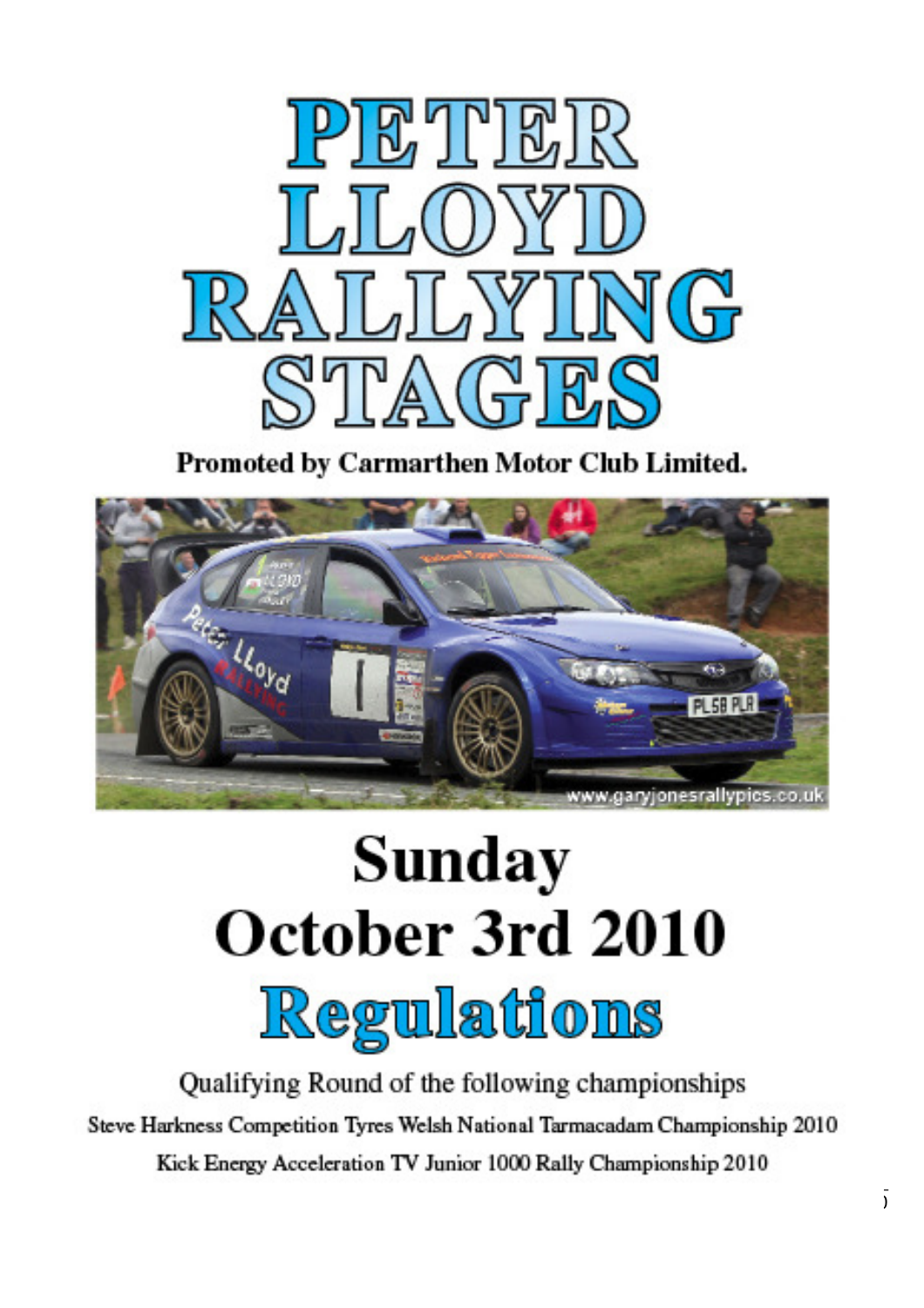# **PETER LLOYD RALLYING STAGES 2010**

### **SUPPLEMENTARY REGULATIONS**

#### **1. ANNOUNCEMENT**

Carmarthen Motor Club Ltd will organise a National B permit Stage Rally on Sunday 3rd October 2010, Including the Formula 1000 Junior National B Stage Rally

#### **2. JURISDICTION**

The meeting will be held under the General Regulations of The Royal Automobile Club Motor Sports Association Ltd (MSA) (incorporating the provisions of the International Sporting Code of the FIA), these Supplementary Regulations and any written instructions that the organising club may issue.

#### **3. AUTHORISATION**

MSA Permit Number: T.b.a.

MSA Permit Number Formula Junior 1000: T.b.a.

#### **4. ELIGIBILITY**

The event is open to:

- (a) All fully elected members of the organising club.
- (b) All fully elected members of clubs within the W.A.M.C.
- (c) All fully elected members of clubs within the A.S.W.M.C.
- (d) Contenders of the championship listed under SR5.

Competition Licences (National B status or higher), club membership cards and Championship Registration card(s) (if applicable) will be inspected at signing-on.

#### **5. CHAMPIONSHIPS**

The event is a qualifying round of the following championships:

- (a) Steve Harkness Competition Tyres Welsh National Tarmacadam Championship 2010 (7/2010)
- (b) Kick Energy Acceleration TV Junior 1000 Rally Championship (2010/ 7268)

#### **6. SCRUTINEERING AND SIGNING-ON**

Scrutineering and signing-on will take place at The Welsh Motorsports Centre at Pembrey on Sunday 3<sup>rd</sup> October 2010 between 06.30 and 09.00. Any competitor not signed on one hour before his start time may be excluded. First car starts at 09.30.

Competing cars do not require road fund licences. MOT Certificates (if applicable) and Registration Documents must be available for inspection at scrutineering.

#### **7. ROUTE**

Cars will start at 30 second intervals.

The event will comprise approximately 50 miles in 5 special stages on private property in the form of concrete and tarmac surface roads at the Welsh Motorsport Centre at Pembrey. Each stage may contain up to 100 metres of unsurfaced roads. These stages will be timed to an accuracy of less than 1 minute in accordance with R31.1.3.

The event will start and finish at the Welsh Motorsport Centre at Pembrey (159/396 033).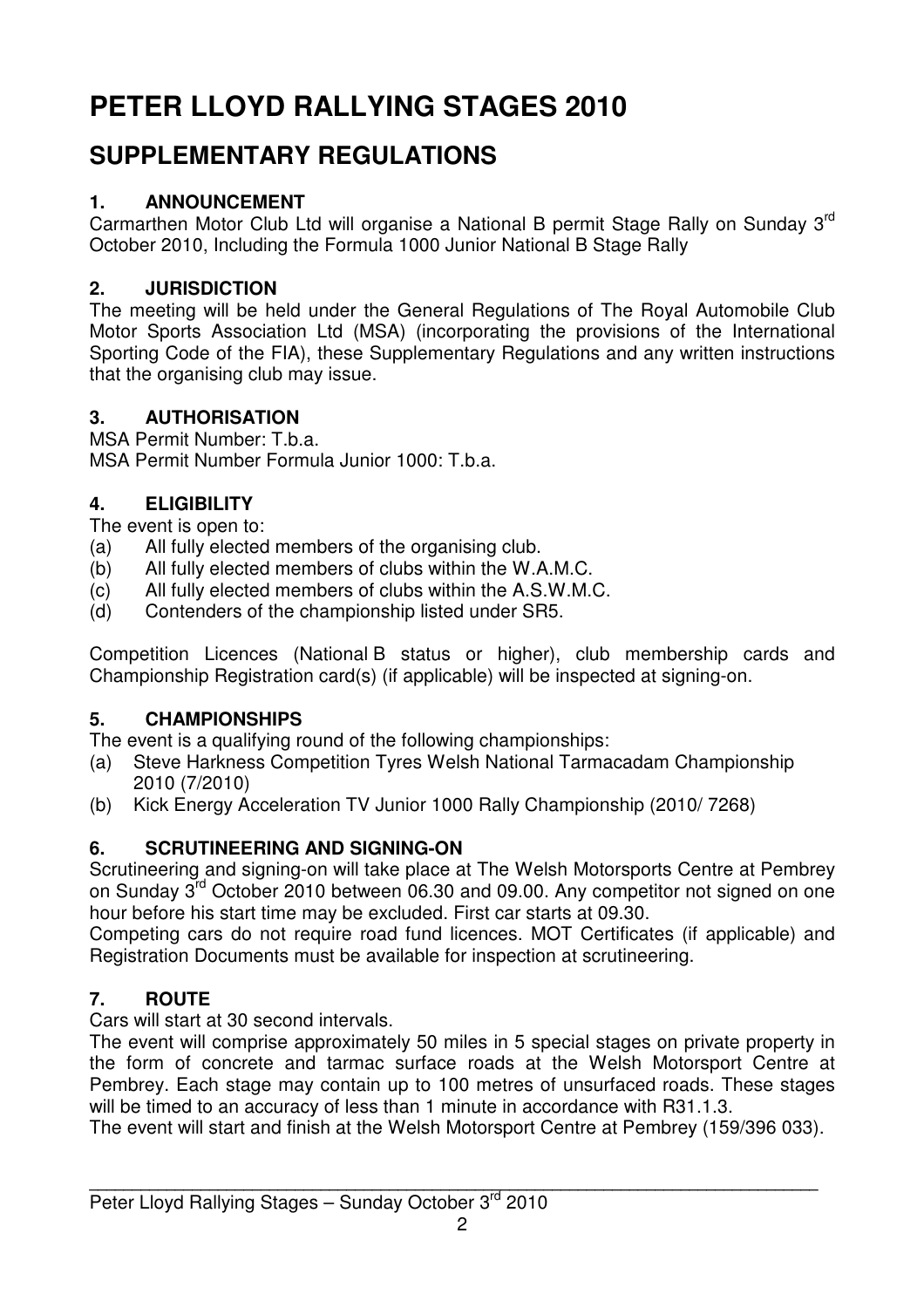#### **8. CLASSES**

The event will consist of 7 classes as follows:

- Class 1 Cars up to 1400 cc
- Class 2 Cars 1401 to 1600 cc.
- Class 3 Cars 1601 to 2000 cc with normally aspirated 4 cylinder 8 valve engines and 2 wheel drive.
- Class 4 Cars 1601 to 2000 cc not complying with class 3.
- Class 5 Cars 2001 cc and over.
- Class 6 Road rally cars as defined in the rules of the 2010 Welsh Clubman Tarmacadam Championship.
- Class 7 Junior 1000 championship contenders

All forced induction engined cars, will be subject to an equivalency factor of 1.7 times the cubic capacity of the engine in determining the capacity class of the car concerned.

Class 7 will run under a separate permit following the main field and will not be eligible for overall awards.

#### **9. TROPHY RALLY**

A trophy class will run over stages 4 and 5, and will be open to any competitor who retires on stages 1 to 3, subject to the car being re-scrutineered and permission being granted by the Clerk of the Course. There will be no awards given in this class as it is intended purely to give those who retire early in the event to have an opportunity to give their car a run.

#### **10. AWARDS**

Awards will be presented as follows: 1st overall and co-driver and co-driver and co-driver 1st in each class **Awards** for driver and co-driver 2nd in each class **Awards for driver and co-driver** 2nd in each class Awards for driver and co-driver 3rd in each class Awards for driver and co-driver Best all ladies or mixed crew and co-driver and co-driver No crew may win more than one of the above awards.

#### **11. ENTRIES**

The entry list opens on publication of these regulations and closes initially on Wednesday  $22^{nd}$  September 2010. The entry fee is £190. Late entries may be accepted at the discretion of the organisers up to Saturday October  $2^{nd}$  2010 although any such late entries will not be included on the seeded entry list. All entries must be made on the official entry form and accompanied by the appropriate fee. Entry places may not be reserved by telephone.

The Entries Secretary of the Meeting to whom all entries must be sent is Ryland James, Cartref, Bethlehem Road, Pwll Trap, St Clears, Carmarthenshire, SA33 4AN (Tel & Fax: 01994 230966 or E-mail *rylandims@aol.com*). Please restrict any telephone calls to between 1800 and 2100.

The maximum entry for the meeting is 70 plus 10 reserves. The minimum is 40. The minimum for each class is 3. Should any of the above minimum figures not be reached, the organisers have the right to either cancel the meeting or amalgamate classes as necessary.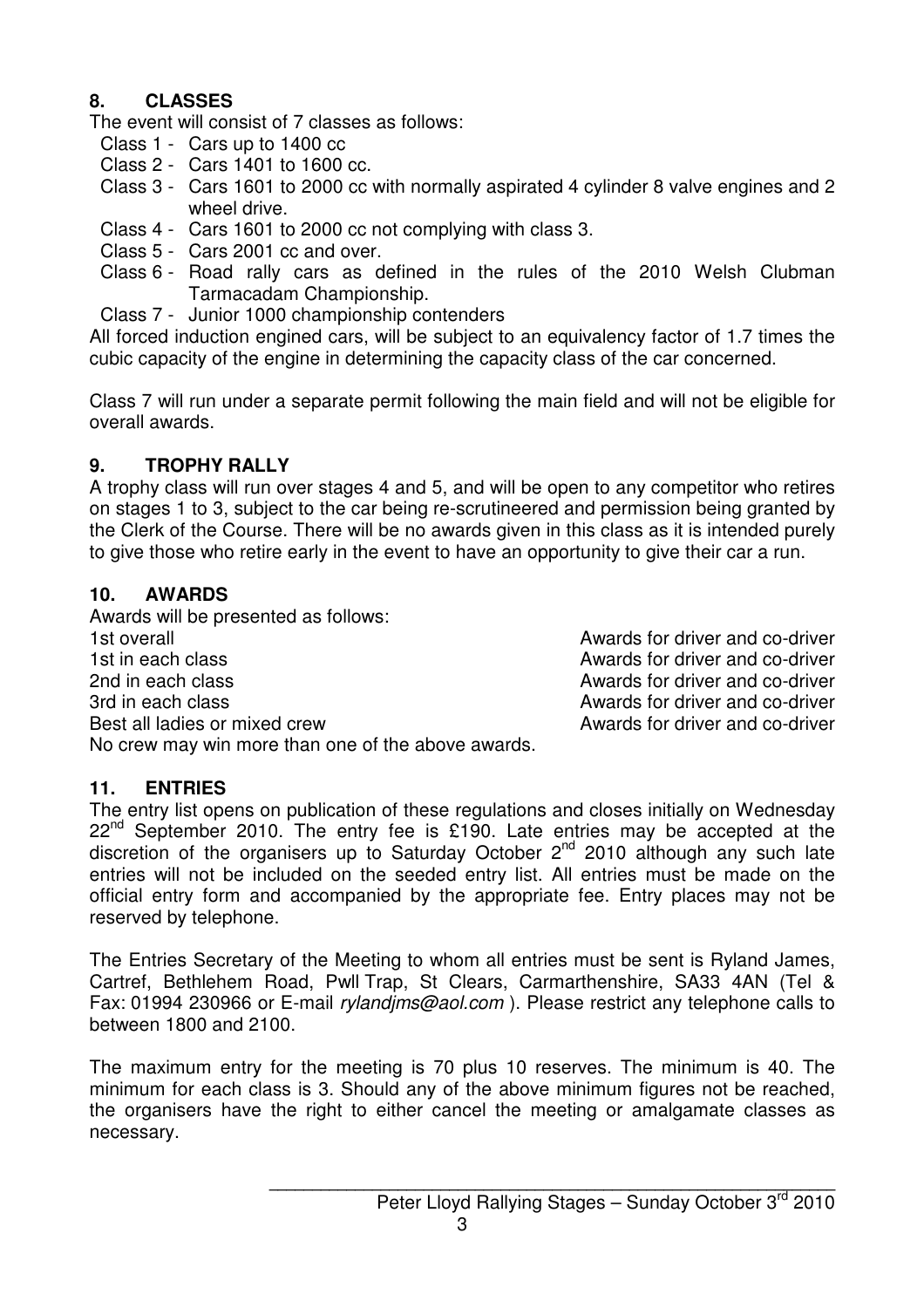Entries will be selected on receipt.

Entries cancelled in writing before the closing date for entries will be entitled to a full refund less £20. Entries cancelled after the closing date will not be refunded unless the vacant place is filled by a reserve. The above procedure will also apply to reserves who will be notified as soon as possible of vacant places.

Final instructions and entry list will be posted to the crew member indicated on the entry form in the week prior to the event and will carry the same force as these regulations.

#### **12. OFFICIALS**

MSA Steward: T.B.A. Club Stewards: Ian Howells and Mike Kennett Clerks of the Course: Mike Griffiths Tel: 01554 754421(H) and Chris Long Tel: 01792 425416(H) Secretary of the Meeting: John Butler-Jenkins, 3 Porth-y-Plas, Llanstephan Road, Carmarthen, SA31 3PW. Tel:01267 232601(H) Entries Secretary: Ryland James Tel: 01994 230966 (H) Chief Marshal: Clive Morris MSA Scrutineers: Keith Morgan MSA Timekeeper: Gethin Rees Chief Medical Officer: Dr A. Stevenson Judges of Fact: To be displayed on official notice board Vehicle eligibility: Keith Morgan Environmental scrutineer: Rob Duke Radio Co-ordinator & Safety Officer: Colin King Results Service: Amserwyr Modur Cymru

#### **13. RESULTS**

Provisional results will be published at the Welsh Motorsport Centre, Pembrey in accordance with D26.1.2 and any protest must be lodged in accordance with C5 and appeals in accordance with C6.

#### **14. DOCUMENTATION**

Entrants will be supplied with a Route diagrams and time cards at signing on. These documents will provide all the necessary information to enable competitors to comply with R33.1.

Competitors may be required to make up lateness at rest halts.

#### **15. SERVICING**

Servicing is defined as work being carried out on the car by any person other than the competing crew, or the use of any parts or tools not carried in the competing car. There will be one service area where work may be carried out by the Service Crew of the competing car.

Crews may work unassisted on their own cars as described in R38.2.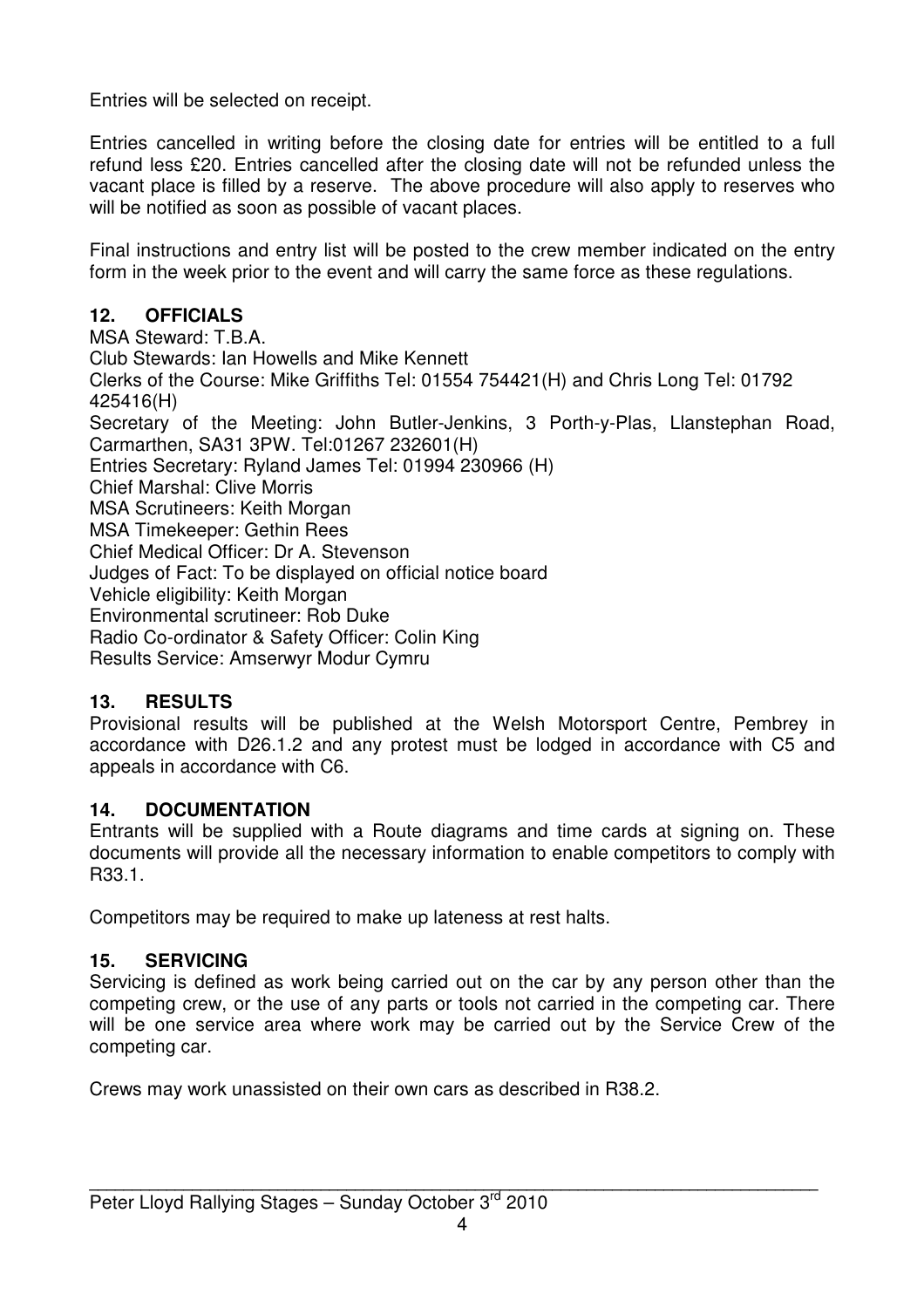#### **16. IDENTIFICATION**

Competitors will be identified by 9" high black numbers on a white background on both sides of the vehicle (not supplied). Competitors will be responsible for maintaining these identifications in a legible condition during the event and their removal after the event or upon retirement. Competitors will also identified by high visibility numbers supplied by the organisers **to be fixed on both rear side windows**.

#### **17. CONTROLS AND TIMING**

The event will be run using Target Timing (R31).

The rally will be divided into Road Sections and Special Stages.

All controls other than Passage Controls (PCs) and Route Checks will be Time Controls (TCs). Each road section will be allotted a Target Time based on approximately 28 mph average or less and a competitor can calculate his Due Time of arrival at any TC by adding his Target Time to his actual time of departure from the preceding TC. On any Road Section following a Special Stage three or four minutes extra will be allowed over the set average speed to account for any delays at the Special Stage Finish.

All Special Stages will have a Bogey Time set at 75 mph and a Target Time set at approximately 30 mph. Competitors will receive penalties as follows:-

- (i) Under Bogey Bogey Time
- (ii) Over Bogey under Target Actual Time Taken
- (iii) Over Target Target Time(No extra time penalties)

However, excess lateness taken over Target on Road Sections and Special Stages is cumulative and once lost cannot be regained.

When accumulated lateness between any two adjacent Main Controls exceeds the permitted maximum of 5 minutes a competitor will be excluded.

Should any recorded time not be legible or not appear authentic the organisers may use any means at their disposal to establish a time.

The following titles shall describe the various types of Time Controls:

(See Drawing nr 29.1.4 for description of signs).

- (a) Main Controls (MC Signs 1 and 2)
- (i) Main controls will be situated at the Start and Finish of the Rally, immediately before and after any Rest Halt/Service Area, or at any other specified point.
- (ii) At an MC after a rest halt Competitors will restart at 30 second intervals in order of their arrival at the MC immediately preceding that halt.
- (iii) Each competitor will be given a due starting time from any MC and the difference between this time and his actual starting time will be counted towards exclusion for overall lateness. Also a time penalty will be applied.
- (iv) Competitors not excluded by reason of having accumulated more than the maximum allowed lateness will restart (subject to 17(a)(iii) above) from any MC with zero lateness, i.e. lateness is only accumulated between two adjacent MC's.
- (b) Special Stage Arrival Controls (SSA Signs 1 and 2) On arrival at SSA a competitor will receive an arrival time only when he is ready to start the stage (helmets on etc.). A competitor who is early may wait for his Due Time subject to R30.3.1. A provisional start time for the stage will be allocated in accordance with R31.2.11. He must then proceed immediately to the Start Line.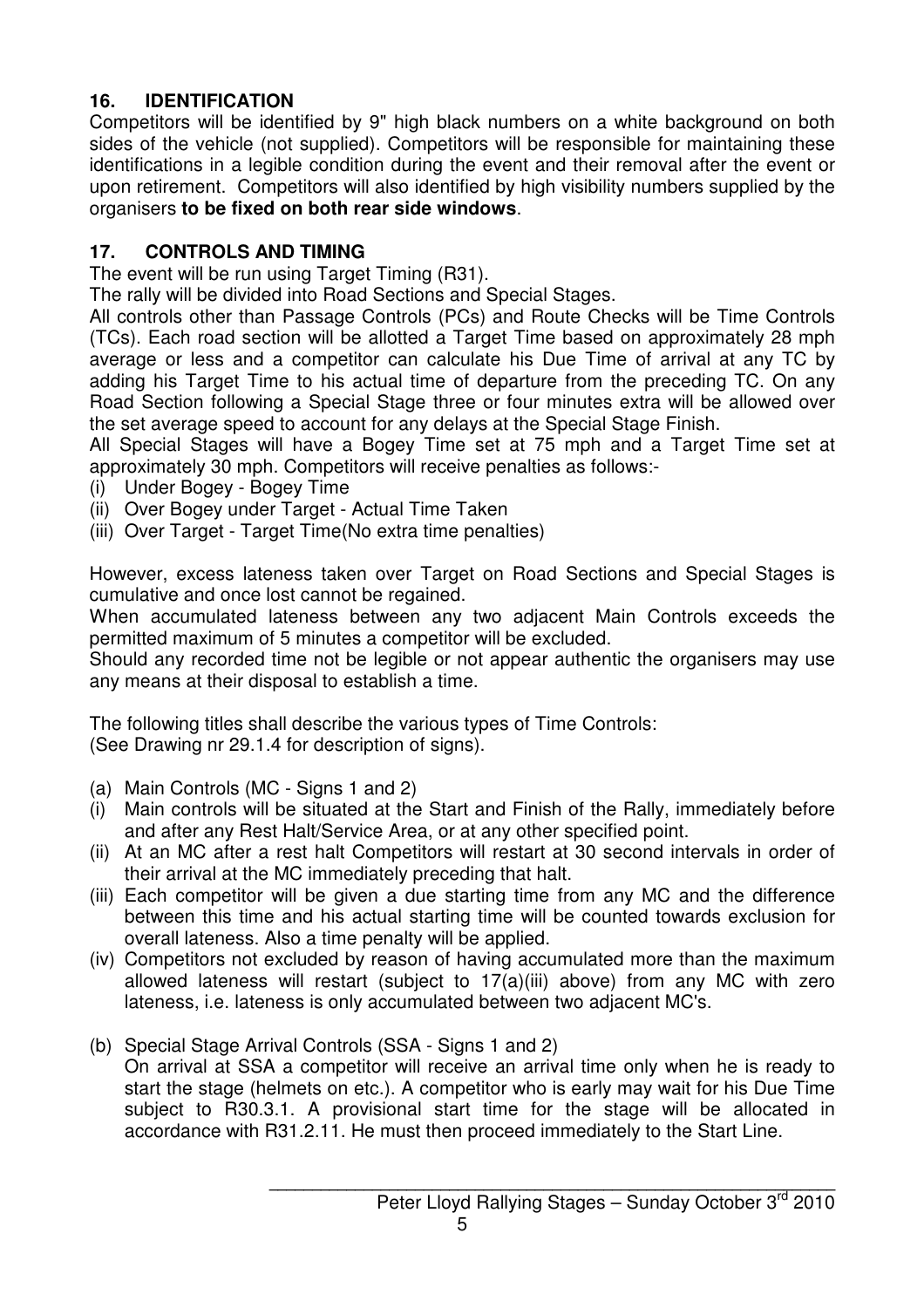- (c) Special Stage Start Control (SSS Sign 3)
	- At the SSS a Competitor will be given a start time for the Stage in hours, minutes and seconds and will normally coincide with the provisional time allocated at the arrival control. Once a competitor has clocked in at an SSA the competitor must be ready to start the stage except as laid down in R31.2.11. Notwithstanding regulation R25.7, the starting procedure for special stages shall be replaced by traffic lights in accordance with the following procedures and sequence. The 30 second warning will not be given. With 15 seconds to go the Red light comes on. With 10 seconds to go the Red light stays on and the five Amber lights come on. With 5 seconds to go the Red light goes out. From 5 seconds to zero the Amber lights count down the last 5 seconds. At zero seconds the Green light comes on to signal go. The green light remains on for 5 seconds

 As each section is timed separately the time taken from SSA to SSS is Dead Time and delays are automatically allowed for. The control area between Sign 1 at the SSA and Sign 3 at the SSS will be parc ferme

(d) Special Stage Finish Control (SSF - Signs 4, 5 and 7)

 At the SSF a competitor will receive his finish time in hours, minutes and seconds. This time in hours and minutes will be his start time for the following Road Section. Any competitor who fails to stop at the STOP Line must not, under pain of exclusion, reverse to the stop line, but must return on foot.

(e) Passage Control (PC)

 At certain points indicated in the Road Book the organisers may establish PCs in order to collect Time Cards from competitors or for other purposes. There will be no official times recorded at these controls, but a competitor failing to provide the necessary documents at any PC will be deemed not to have visited that control.

It is a competitor's responsibility to ensure that his times are correctly recorded and handed in when and where instructed. Once a time has been accepted by a Competitor NO FURTHER CLAIMS WILL BE ENTERTAINED. Any adjustment caused by a Timekeeper's error MUST be made at the Control in question.

Caution boards may be used to give advanced warning of hazards and will be sited in accordance with R29.2.2.

#### **18. PENALTIES**

Competitors will start with zero marks. Classification for the order of merit will be by reference to total marks lost, the winner being the competitor with the least total penalty.

Penalties will be as Chart R32.2 except:

1) Not complying with a requirement of the Road Book or these SR's for which no other penalty is specified - 5 minutes

The following offences will carry a penalty of Exclusion from results:

- 2) Not reporting at or not providing proof of visiting a control or check
- 3) Servicing contrary to SR15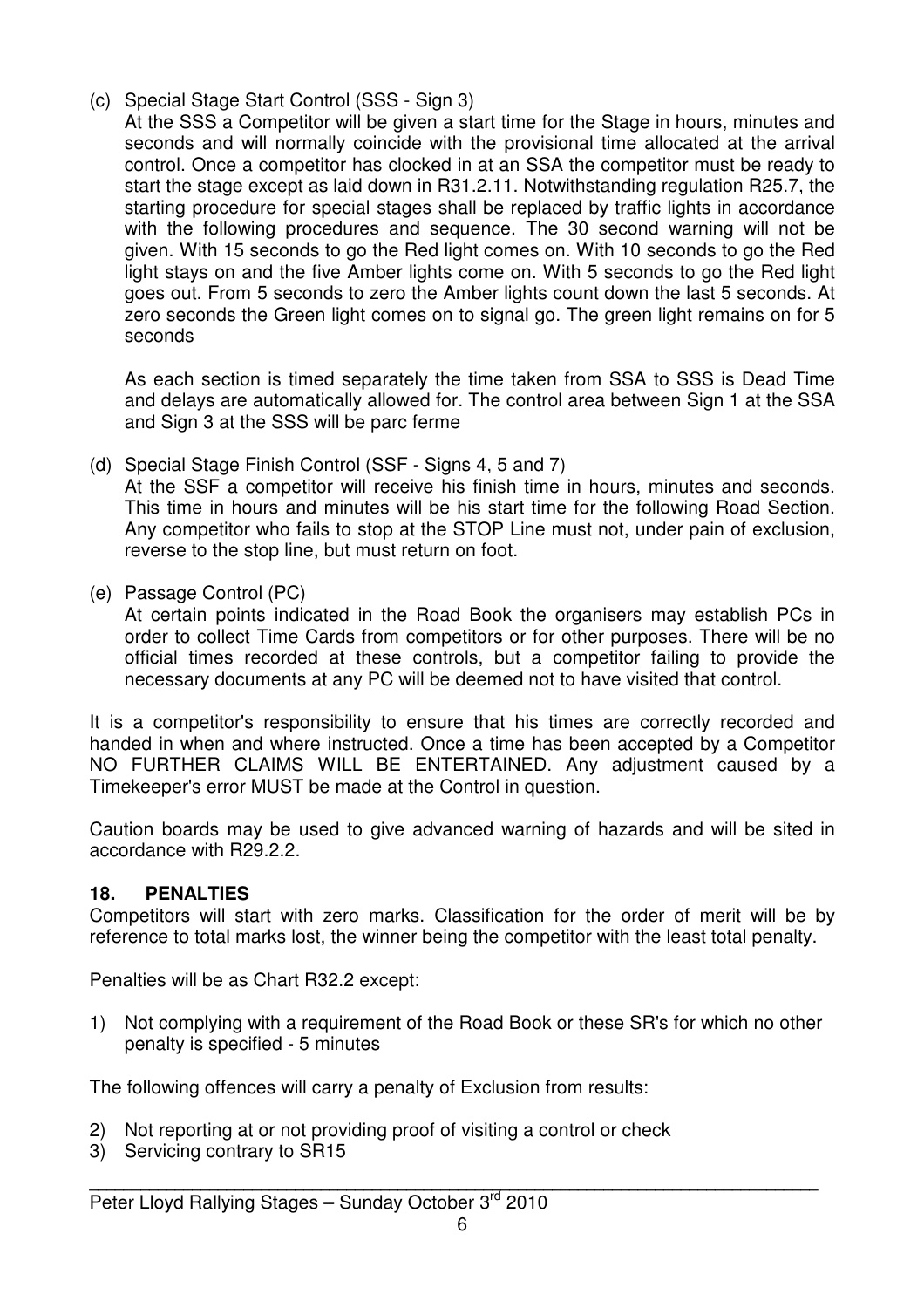- 4) Contravention of R5.4, R25.3, R25.5 or R25.6.
- 5) Accumulated lateness (in excess of target time) between any two adjacent Main Controls of more than 5 minutes

To be classified as a finisher a car with its crew must complete the course without incurring the penalty of exclusion and hand in a completed damage declaration form with the final time card.

#### **19 G.R. MODIFICATION**

R5.4.3 - Either crew member may drive during the competition subject to both crew members holding licences to permit that person to drive. Co-drivers intending to drive on special stages shall advise the entry secretary at Signing-on.

R31.2.5 - Reduced to 5 minutes.

R30.1 - Controls will close 5 minutes after due time of arrival of last car

#### **20. DAMAGE DECLARATION**

Competitors will be required to complete and sign a report declaring that they have not been involved in any incident resulting in damage to private property or injury to persons or animals or alternatively giving details of any such incident where damage or injury has occurred (R40.1.3). Any information given will not incur a penalty but failure to hand in a duly completed form will be penalised by exclusion (Chart R32.2p).

Competitors who do not report at the finish are required to forward the report to the Secretary within 72 hours of the event, unless they have been involved in an incident in which case details must be given to the organisers the same day. Competitors who fail to reply will be penalised by a fine of £100.00 R40.1.4.

#### **21. JUDGES OF FACT AND DRIVING STANDARDS OBSERVERS**

Judges of Fact and Driving Standards Observers may be appointed by the organisers and will be on duty to observe and report upon any competitor considered to be in contravention of the regulations for the event in accordance with G10, G11, R24.7.1 to R24.7.10 & R24.8.1 to R24.8.3. Details of Judges of Fact and Driving Standards Observers will be displayed at signing-on.

#### **22. DRIVING ON THE RACE CIRCUIT WITH DEFLATED TYRES ETC**

Under the conditions our contract of hire for the venue with B.A.R.C. Pembrey Ltd no competitor with a deflated tyre or mechanical problems likely to cause damage to the race circuit is to enter any part of the circuit forming part of a Special Stage. Any competitor who breaches this condition may be reported to the Stewards of the Meeting who may impose a penalty of exclusion from the event.

#### **23. RED FLAG PROCEDURE**

The Red Flag procedure as R24.4.5 and R24.5.6 will apply on all stages. All competition will cease on appearance of red flags and competitors should stop at the side of the road or track. They must not proceed until advised to do so by an official of the event.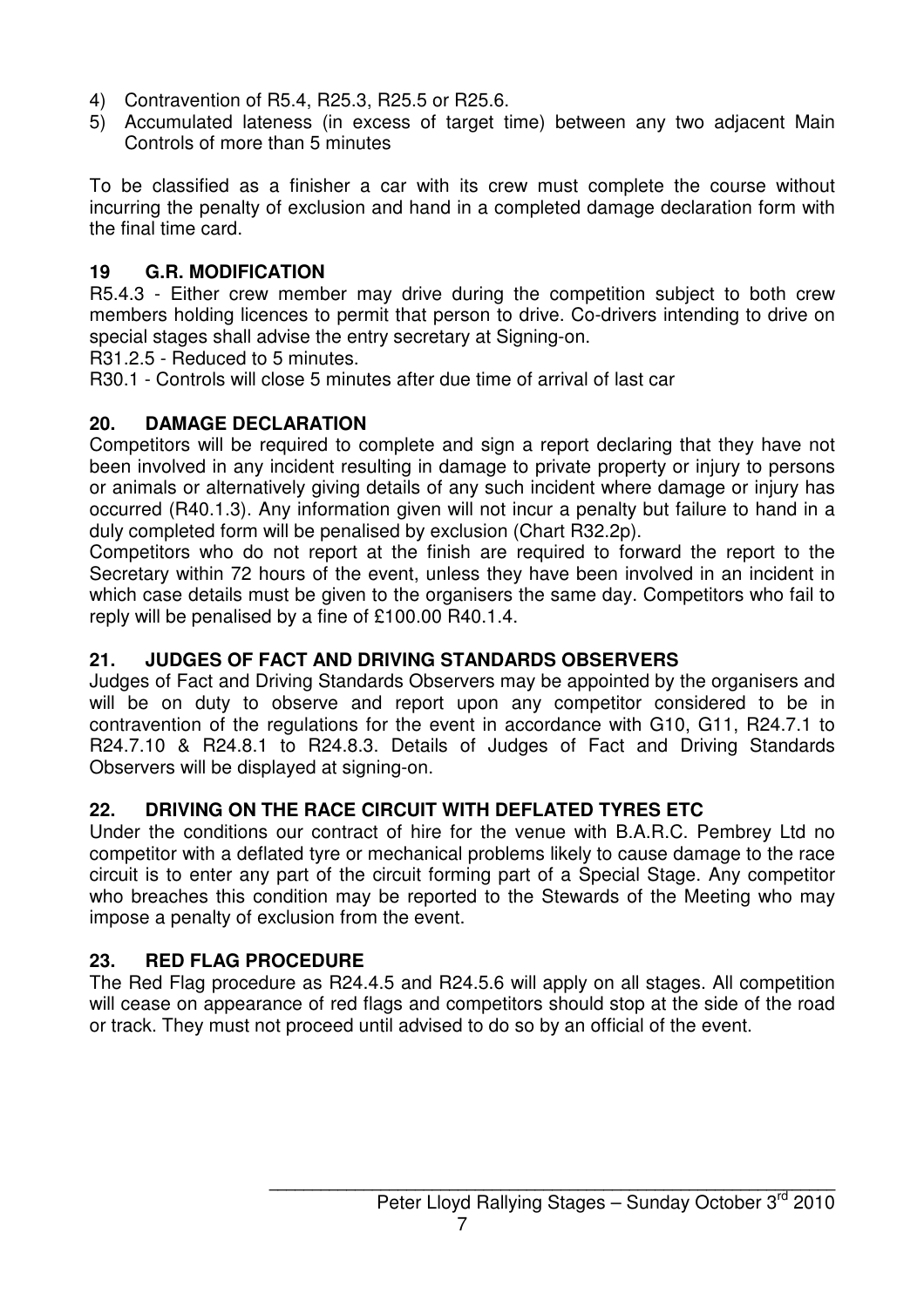#### **24. PROCEDURE ON ENCOUNTERING A MAJOR ACCIDENT**

Competitors are reminded of regulation R25.4 to R25.4.9:

"R25.4 – Competitors must carry an A4-size white board with a red SOS on one side and black OK on the other (letters to be a minimum of 12cm high with a minimum stroke width of 1.5cm), with means to secure them on display for oncoming Competitors.

R25.4.1 – In the case of an accident where urgent medical attention is required, the red SOS sign should be displayed as quickly as possible to alert following cars and aid any helicopter attempting to assist.

R25.4.2 – Any crew that sees a red SOS sign displayed on a car, or sees a major accident where both crew members are inside the car but not displaying the SOS sign, must immediately and without exception stop to give assistance.

R25.4.3 – All following cars must also stop and the second car arriving at the scene must inform the next radio point.

R25.4.4 – Subsequent cars must leave a clear route for emergency vehicles.

R25.4.5 – The Clerk of the Course may award a discretionary time to any Competitor delayed in such circumstances.

R25.4.6 – Any crew which is able to but fails to comply with the rule will be reported to the Clerk of the Course who may impose penalties.

 $R25.4.7 -$  In the case of an accident where medical intervention is not required, the OK sign must be clearly shown to following vehicles, and to any helicopter attempting to assist. If the crew leave the vehicle, the OK sign must be left clearly visible to other Competitors.

R25.4.8 – Any crew failing to comply will be subject to a penalty at the Clerk of the Course's discretion.

R25.4.9 – Competitors who misuse the SOS or OK signs will be penalised and may be reported to the MSA for further action."

#### **25. REFUELLING**

All competitors shall familiarise themselves with the recommendations published by the MSA with regard to the refuelling of competing vehicles on the event. A refuelling zone has been set up within the service area for this purpose and it is recommended that competitors make use of this facility.

#### **26. TRADE VEHICLES**

Will only be allowed into the Service Area if prior arrangements have been made with BARC (Pembrey) Ltd - Tel:01554 891042) and confirmed to the Secretary of the Meeting.

#### **ACKNOWLEDGEMENTS**

Peter Lloyd Rallying RAC Motor Sports Association Ltd. BARC (Pembrey) Ltd St John's Ambulance Gary Jones Photography Local Motor Clubs All Marshals All Competitors and Supporters Ceri Morgan – WAMC Championship co-ordinator Tony Jackson – Formula 1000 Championship co-ordinator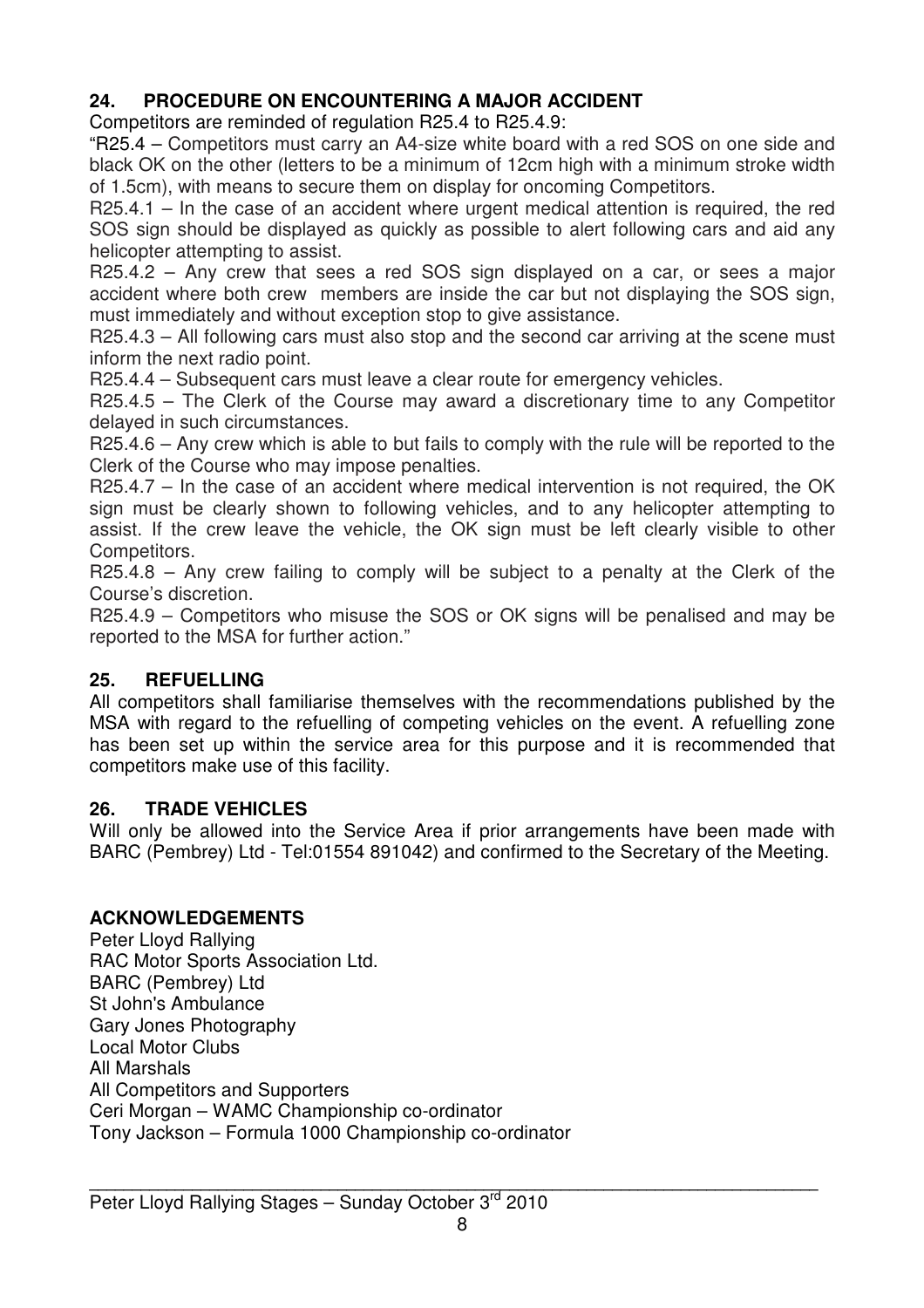| Ref. Nr.                           | Date received                    | Acceptance/<br>refusal sent | <b>Payment details</b>                      | Comp.<br><b>Number</b> |  |  |  |
|------------------------------------|----------------------------------|-----------------------------|---------------------------------------------|------------------------|--|--|--|
|                                    |                                  |                             |                                             |                        |  |  |  |
|                                    | <b>ENTRANT/SPONSOR</b>           |                             | Licence Nr _____________                    |                        |  |  |  |
|                                    |                                  |                             |                                             |                        |  |  |  |
| <b>DRIVER</b>                      |                                  |                             |                                             |                        |  |  |  |
|                                    |                                  |                             |                                             |                        |  |  |  |
|                                    |                                  |                             | Post Code _______________                   |                        |  |  |  |
|                                    |                                  |                             |                                             |                        |  |  |  |
|                                    |                                  |                             |                                             |                        |  |  |  |
| <b>NEXT OF KIN:</b>                |                                  |                             | Relationship ___________________            |                        |  |  |  |
|                                    |                                  |                             | Tel Nr: ____________________                |                        |  |  |  |
| <b>CO-DRIVER</b>                   |                                  |                             |                                             |                        |  |  |  |
|                                    |                                  |                             |                                             |                        |  |  |  |
|                                    |                                  |                             | Post Code                                   |                        |  |  |  |
|                                    |                                  |                             | Comp Licence Nr __________                  |                        |  |  |  |
|                                    |                                  |                             |                                             |                        |  |  |  |
| <b>NEXT OF KIN:</b>                |                                  |                             | Relationship _________________              |                        |  |  |  |
|                                    |                                  |                             | Tel Nr: ____________________                |                        |  |  |  |
|                                    | <b>VEHICLE AND CLASS</b>         |                             |                                             |                        |  |  |  |
|                                    | Engine Capacity: _______________ |                             |                                             |                        |  |  |  |
| Forced Induction: YES/NO           |                                  |                             | Number of valves per cylinder: ____________ |                        |  |  |  |
| 4 wheel Drive: YES/NO              |                                  |                             | Number of camshafts (per bank): _________   |                        |  |  |  |
| Vehicle reg nr: __________________ |                                  |                             | Class entered (See SR8): ________________   |                        |  |  |  |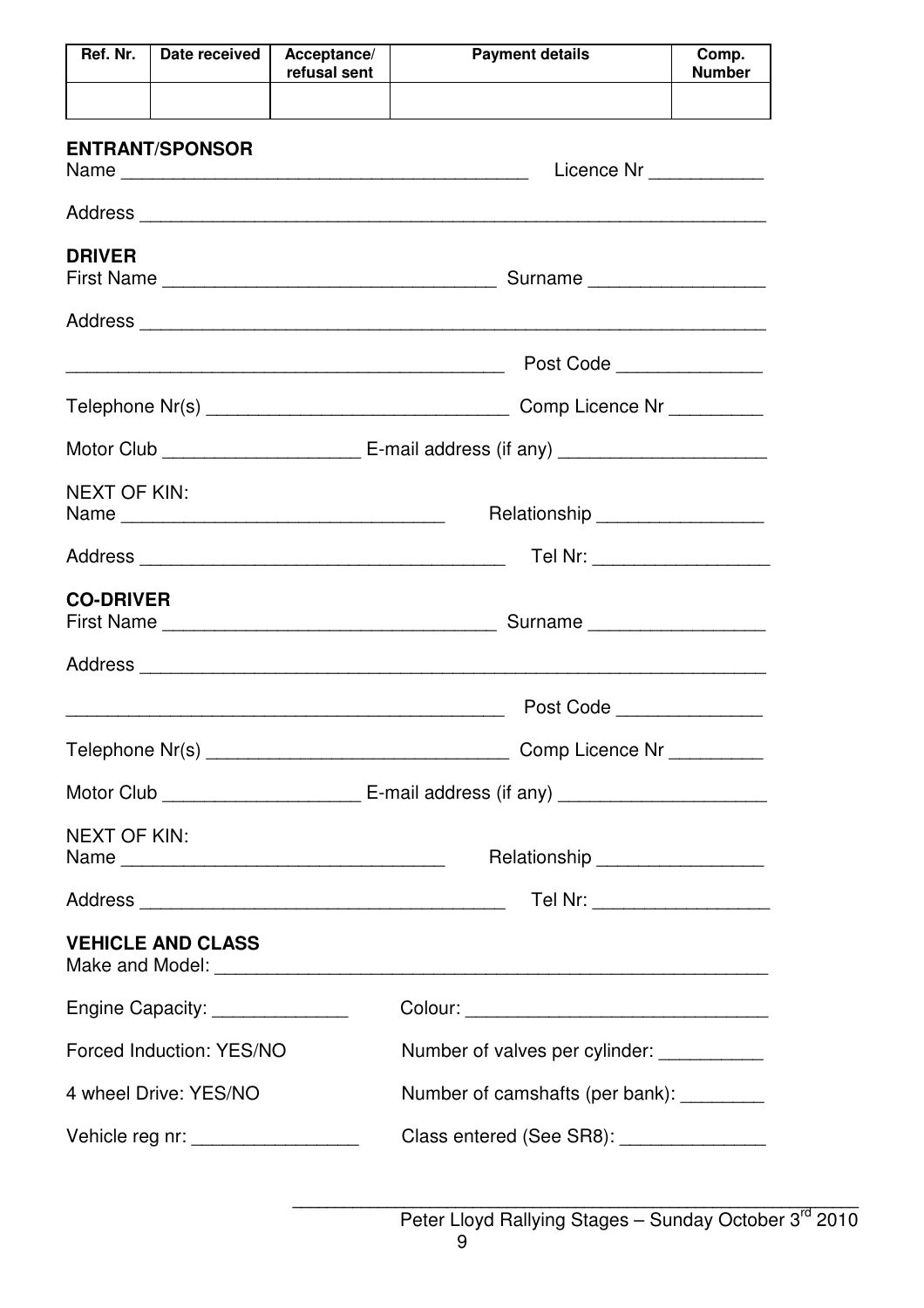#### **ADDITIONAL INFORMATION**

| Championship Contender/Additional awards                                       | <b>Driver</b>                            | <b>Co-driver</b> |
|--------------------------------------------------------------------------------|------------------------------------------|------------------|
| Steve Harkness Tyres WAMC Welsh<br>Tarmacadam Rally Championship               | YES/NO Reg Nr__________YES/NO Reg Nr____ |                  |
| Kick Energy Acceleration TV Junior<br>1000 Rally Championship                  | YES/NO Reg Nr YES/NO Reg Nr              |                  |
| Ladies/mixed crew                                                              | <b>YES/NO</b>                            |                  |
| Entry fee                                                                      | <b>FEES</b>                              | 190.00           |
| C.M.C. Membership - Driver to 31st Dec 2011                                    |                                          | 5.00             |
| C.M.C. Membership - Co-driver to 31st Dec 2011<br>(Please tick which paid for) |                                          | 5.00             |
|                                                                                | <b>TOTAL £</b>                           |                  |
|                                                                                |                                          |                  |

Please enclose cheque(s)/postal order(s) totalling the above amount, made payable to CARMARTHEN MOTOR CLUB LTD. Post dated cheques will not be accepted.

#### **SEEDING INFORMATION**

Please enter below details of driver's best performances in Stage Rallies (As a first named driver). If no appropriate results, please include any relevant experience.

|              | $\overline{\phantom{a}}$ |             |              |                 |              |
|--------------|--------------------------|-------------|--------------|-----------------|--------------|
| <b>EVENT</b> | <b>STATUS &amp;</b>      | <b>YEAR</b> | <b>START</b> | <b>POSITION</b> |              |
|              | <b>CHAMPIONSHIP</b>      |             | NR.          | OVERALL         | <b>CLASS</b> |
|              |                          |             |              |                 |              |
|              |                          |             |              |                 |              |
|              |                          |             |              |                 |              |
|              |                          |             |              |                 |              |
|              |                          |             |              |                 |              |
|              |                          |             |              |                 |              |
|              |                          |             |              |                 |              |
|              |                          |             |              |                 |              |
|              |                          |             |              |                 |              |

N.B. Any entrant falsely declaring or withholding information may forfeit their entry fee and have their entry refused.

#### **THE ENTRY FOR MUST BE COMPLETED IN EVERY RESPECT - INCLUDING SIGNING THE INDEMNIFICATIONS** and sent to the Entries Secretary:

#### **Ryland James, Cartref, Bethlehem Road, Pwll Trap,**

#### **St Clears, Carmarthen, SA33 4AN.**

Tel & Fax: 01994 230966 (1900 - 2100 hours only please) E-mail: rylandjms@aol.com

#### **Please enclose 3 completed labels to be used on correspondence.**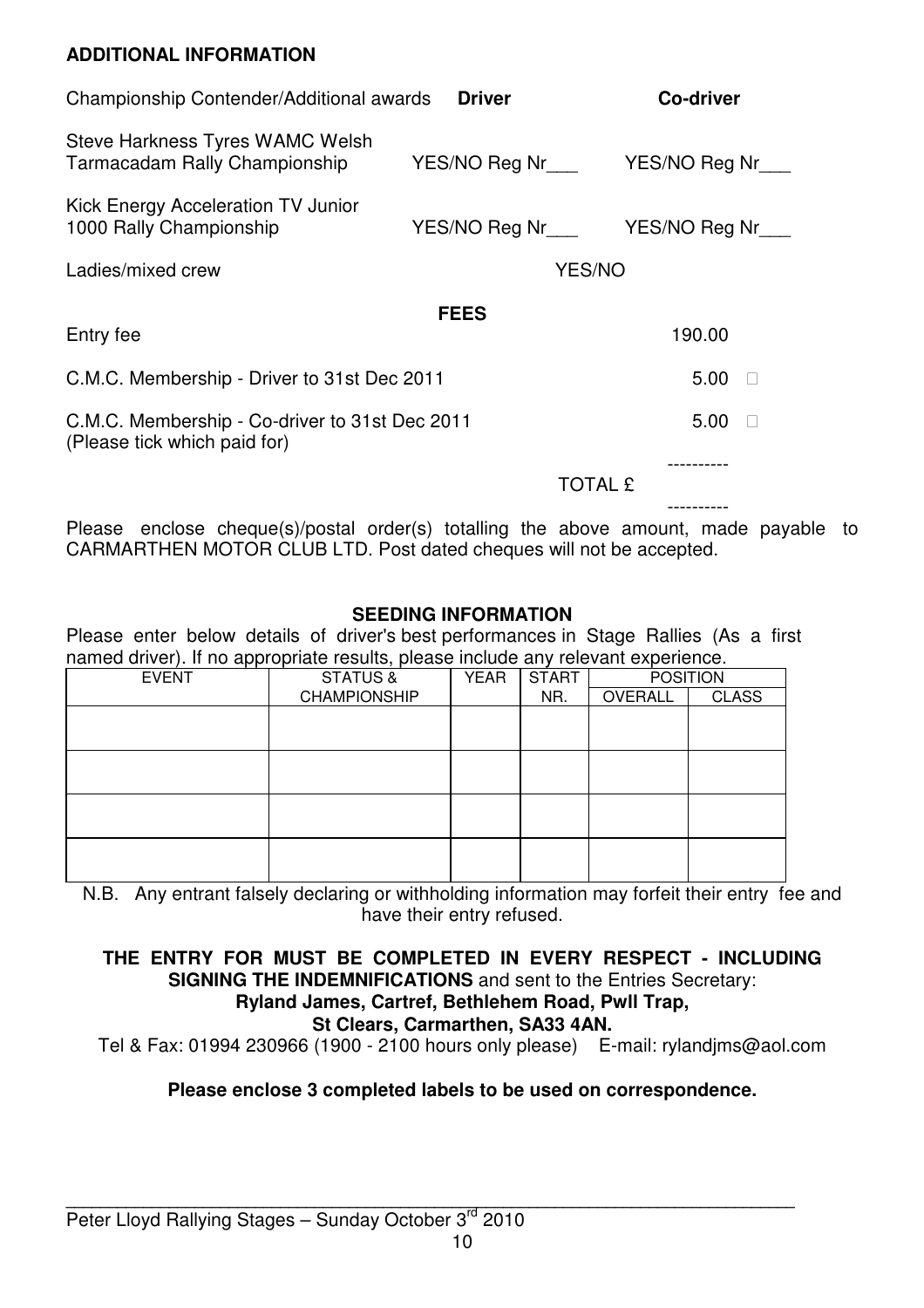#### **CARMARTHEN MOTOR CLUB LTD. PETER LLOYD RALLYING STAGES 2010**

#### **Indemnification Declaration**

I declare that:

1. I have been given an opportunity to read the General Regulations of the Motor Sports Association and, if any, the Supplementary Regulations for this event and agree to be bound by them. I declare that I am physically and mentally fit to take part in the event and I am competent to do so. I acknowledge that I understand the nature and type of the event and the potential risk inherent with motor sport and agree to accept that risk.

2. To the best of my belief the driver(s) possess(es) the standard of competence necessary for an event of the type to which this entry relates and that the vehicle entered is suitable and roadworthy for the event having regard to the course and the speeds which will be reached.

3. The use of the vehicle hereby entered is covered by insurance as required by the law which is valid for such part of this event as shall take place on roads as defined by the law.

4. I understand that should I at any time of this event be suffering from any disability whether permanent or temporary which is likely to affect prejudicially my normal control of the vehicle, I may not take part unless I have declared such disability to the ASN which has, following such declaration, issued a licence which permits me to do so.

5. Any application form for a Licence which was signed by a person under the age of 18 years was countersigned by that person's parent/legal guardian/guarantor, whose full names and addresses have been given.

6. If I am the Parent/Guardian/Guarantor of the driver I understand that I shall have the right to be present during any procedure being carried out under the Supplementary Regulations issued for this event and the General Regulations of the MSA. As the Parent/Guardian/Guarantor I confirm that I have acquainted myself with the MSA General Regulations, agree to pay any appropriate charges and fees pursuant to those Regulations (to include any appendices thereto) and hereby agree to be bound by those Regulations and submit myself without reserve to the consequences resulting from those Regulations (and any subsequent alteration thereof). Further, I agree to pay as liquidated damages any fines imposed upon me up to the maxima set out in Part 3, Appendix 1.

Note: Where the Parent/Guardian/Guarantor is not present there must be a representative who must produce a written and signed authorisation to so act from the Parent/Guardian/Guarantor as appropriate.

7. I hereby agree to abide by the MSA Child Protection Policy and Guidelines.

| Signed:<br>Entrant | Date | State your age if under 18 |
|--------------------|------|----------------------------|
| <b>Driver</b>      | Date | State your age if under 18 |
| Co-driver          | Date | State your age if under 18 |

An indemnity/declaration which is signed by a person under the age of 18 years shall be countersigned by that person's parent or guardian whose full name and address shall be given.

This entry is made with my consent

| Signed _______________<br>(Parent/Guardian of Driver) | Date <sub>________</sub> | Signed_______________      | Date<br>(Parent/Guardian of Co-driver) |
|-------------------------------------------------------|--------------------------|----------------------------|----------------------------------------|
|                                                       |                          |                            |                                        |
| Address                                               |                          | Address                    |                                        |
| Tel nr                                                |                          | Tel nr <b>Execute 1999</b> |                                        |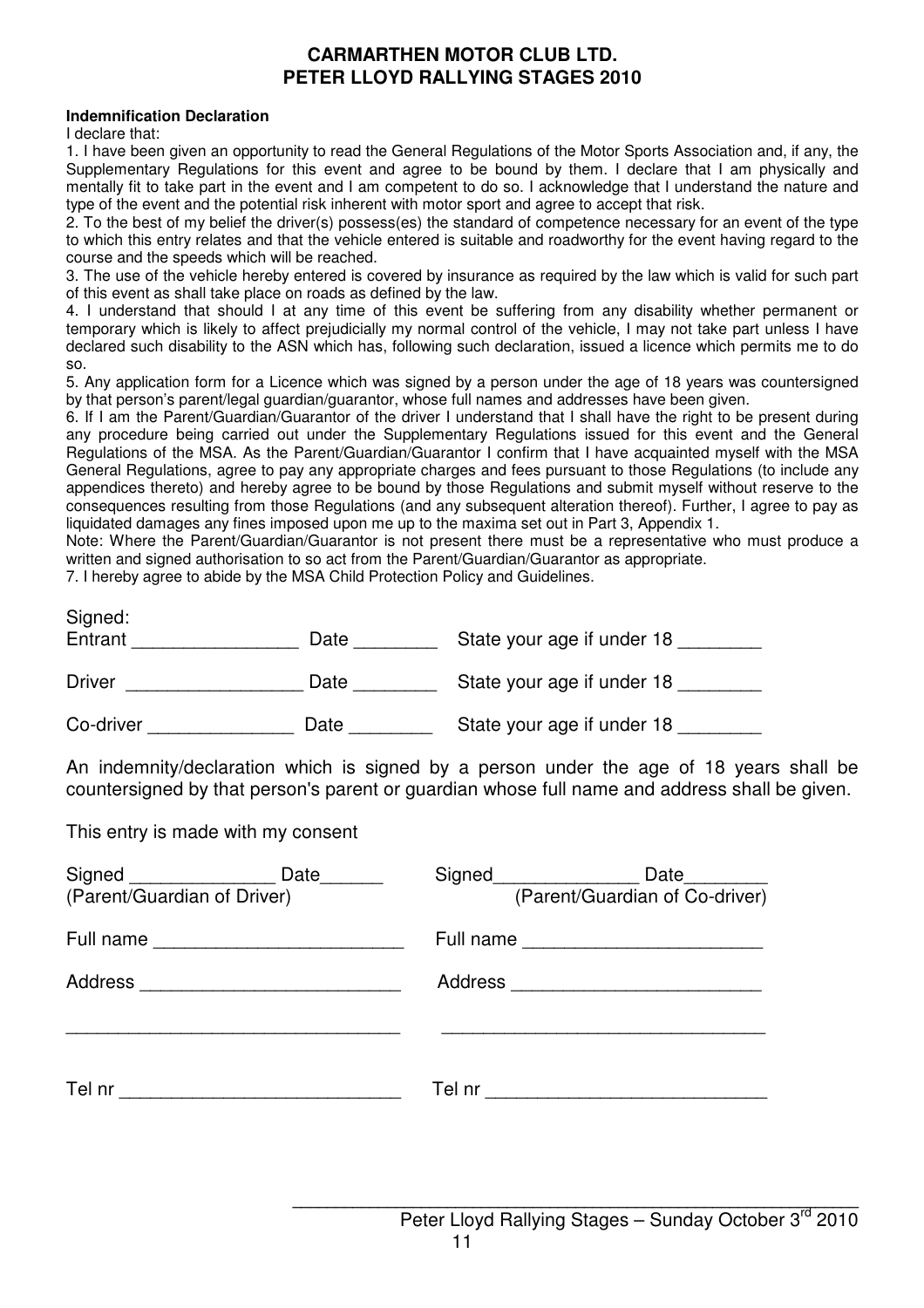

Will be Attending the Peter Lloyd Stages as part of the Welsh Tarmacadam Championship Call Us to Discuss Your Requirements and We'll Have it Available at the Venue

SUPPLIERS FOR ALL YOUR COMPETITION NEEDS







YOKOHAMA





Call Us Anytime On

#### Tel: **01454 314595 07734 798142**

Email: **steve@harknesstyres.co.uk**  Web Site: **www.harknesstyres.co.uk**

Good Selection of New and Part Worn Tyres Available for Mail Order and On-Event Fitting

**\_\_\_\_\_\_\_\_\_\_\_\_\_\_\_\_\_\_\_\_\_\_\_\_\_\_\_\_\_\_\_\_\_\_\_\_\_\_\_\_\_\_\_\_\_\_\_\_\_\_\_\_\_\_\_\_\_\_\_\_\_\_\_\_\_\_**

**\_\_\_\_\_\_\_\_\_\_\_\_\_\_\_\_\_\_\_**  Peter Lloyd Rallying Stages – Sunday October 3<sup>rd</sup> 2010